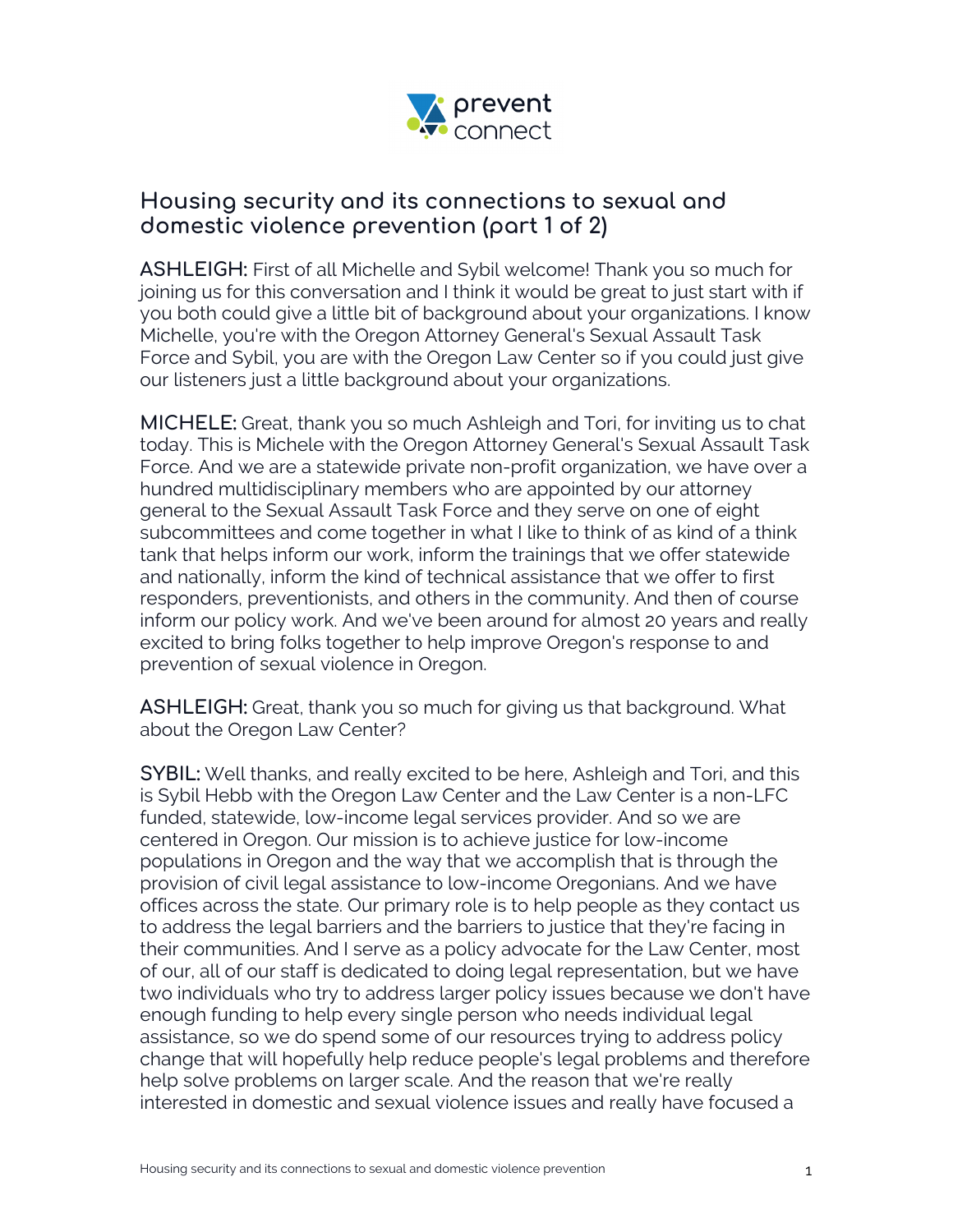lot on domestic and sexual violence issues in the past is that so many of our clients come to us for help as they're struggling to escape or recover from domestic violence or sexual assault. And those issues just greatly contribute to the vulnerability of our clients and serve to further trap people in poverty and crisis so we spend as a policy advocate, I spend a significant portion of my time working on policy and legal solutions to try to help prevent and reduce the incidence of violence but also to help improve our state's response, so that's what brings me to this discussion.

**ASHLEIGH:** Great, well thank you Michele and Sybil, for giving us background and I think it's really important that you made that connection between the work that you're doing to achieve justice for low-income folks and then also seeing that so many of them were dealing with issues around sexual violence and domestic violence and you know, I know that even in my own family when folks have faced issues when they've needed some type of legal assistance and not feeling like they were in a position to be able to like afford that knowing that there are agencies such as the Oregon Law Center available is so important to communities, so thank you so much for the work you are doing. And of course, Michele, huge fan of the Oregon Attorney General's Sexual Assault Task Force and the work that you all do.

## **About SB 608, 5:40**

**ASHLEIGH:** You know one of the reason that we wanted to talk to you so badly was because we are aware that Oregon recently passed what I believe, and correct me if I'm wrong, is the first ever statewide rent stabilization bill. And I know that there was strong support from the anti-violence community, so I'm wondering if you could tell us a little bit more about the bill.

**SYBIL:** Well thank you and this is Sybil and I'll jump in and just describe a little bit about the policy bill and kind of what it does, and you're right, it was, or it is, the first statewide rent stabilization bill so we're extremely proud of that, really excited about this proposal, really hopefully laying the groundwork for future work in other states and ideally, at the national level.

The reason the Law Center got involved in this issue is that as you might imagine, housing and housing stability is also a huge issue for our clients and the housing crisis that's impacting Oregon has just been immense and vacancy rates are incredibly low and rents are incredibly high, supply is really low, and we are having a huge influx of population moving into our state so the crisis adds just and pressure points just really been at fever pitch. And we have realized that this crisis is having a hugely disproportionate impact on our most vulnerable clients, including survivors and looking at sort of the overlap of those issues, we realized that housing stability and the eviction crisis and the rent crisis were just having a double whammy effect on clients and populations that we really wanted to help.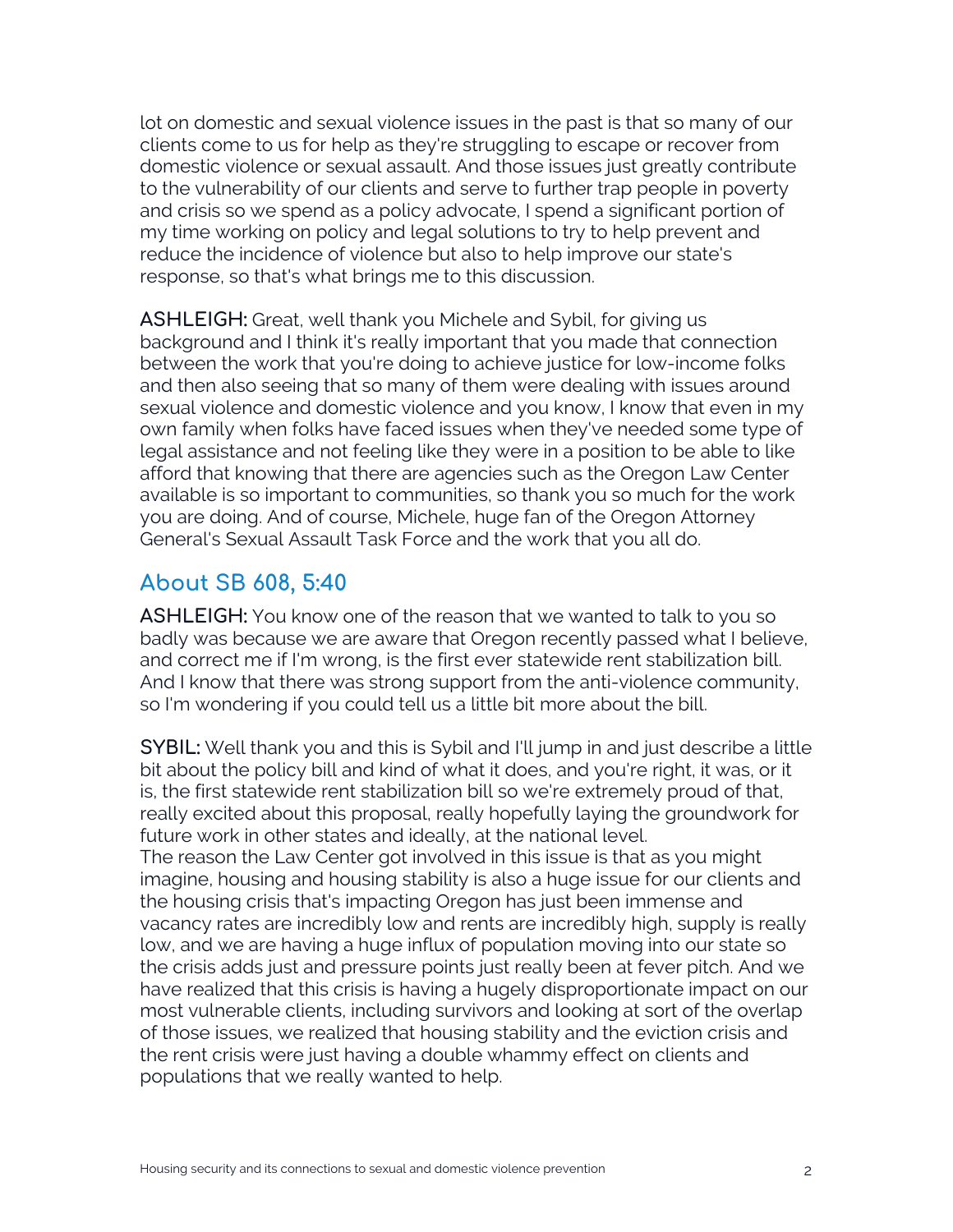And so the bill is a real I think success for our communities across the state and it does two things: and one is it prohibits eviction without cause in most tenancies. Before in Oregon, a landlord could evict a tenant any time without any reason through the use of what's called a no-cause notice. And so we were noticing mass displacement of clients and communities through the use of no-cause notices. And also, extreme rent increases, so we were seeing clients with 100%, 200% rent increases and you know, I know my family couldn't absorb a 200% jump in my housing costs with very little notice. And so those became really the functional equivalent of an eviction. So those two pieces were very important to us and those issues are what brought us to that bill, and I don't want to talk for too long so I can go into more detail if you'd like more detail about the proposals.

## **Shared roots of housing protections and sexual and domestic violence, 08:51**

**TORI:** When we had talked before, we had talked about no-cause, no-notice eviction and how these dramatic rent increases are acting as vehicles for eviction and like you had said, they have such a disproportionate impact on the most vulnerable Oregonians, too. So you talked a little about how the housing crisis in Oregon affects survivors, but I'm wondering now if we can talk a little more about how rent stabilization and eliminating no-cause evictions supports prevention of sexual and domestic violence?

**MICHELE:** One of the things that we, I think many of us recognize and the data tells us is that people are experiencing, who experience housing instability, displacement, homelessness, also experience high levels of sexual and domestic violence. We know that particularly, too, for women, communities of color, LGBTQ youth, who are also experiencing disproportionately higher rates of sexual violence, so let's say in Oregon where we've witnessed this drastic rent increases and no-cause evictions, that precarious nature of that housing instability has absolutely increased the likelihood of perpetration of sexual violence. I think all of us here all know that we are more likely to experience sexual and domestic violence perpetrated by someone we know and our experience in Oregon is that that's very true that for folks experiencing housing instability, displacement, and homelessness that they're experiencing violence from those they go to for help, and that can be in the form of forced, coerced, manipulated sexual activity in exchange for a place to sleep, food, and other means of survival. And so strengthening our policies to support housing stability, we acknowledge and recognize the protective factor that reduces the risks of perpetration and I think that's where this bill connected very kind of perfectly with the goals of prevention in our community.

ASHLEIGH: Yeah, Michele, and I know that, you know, we've done a lot around the strategies and approaches that the CDC technical packages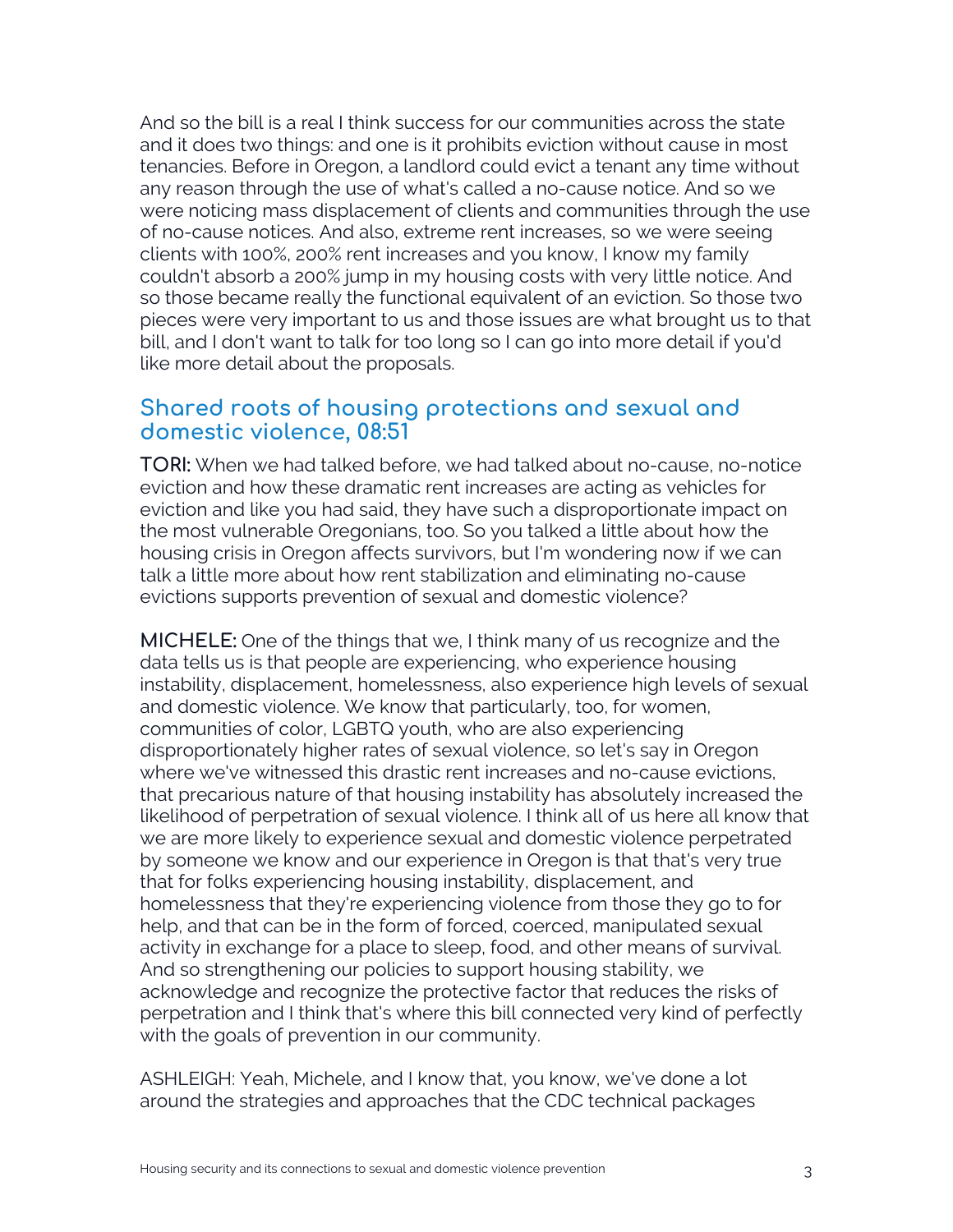identified as being able to prevent sexual and domestic violence and I know that strengthening economic supports, I believe that's in both the sexual violence and intimate partner violence technical packages, so absolutely I see this connections so, you know, seamlessly to being able to act as a buffer to multiple risk factors really.

**TORI:** When we had our original call and we were chatting about this bill, it was, it was pretty soon after it was passed that we got to sit down so one of the pieces of that conversation that really stood out to me that I would love for us to talk about again for our PreventConnect audience: we had talked about how no-cause evictions are essentially a mechanism of discrimination so I'm wondering if you all wouldn't mind having, kind of explaining that process and having that conversation with us again.

**SYBIL:** Great, and this is Sybil, and thanks for that question and you know, I think most states, including Oregon, have statutory protections against discrimination and against retaliation. And you know, that has been true in Oregon for decades, but what we found is that, with the increased housing pressures and housing crisis, the market has been so intensely in favor of the landlord that you know, people who are prone to being "bad actors" or not compiling with discrimination or retaliation protections could use no-cause notices kind of with impunity in a way that really undermined the protections that are so important to so many of our communities. So for example, a person who was being harassed by her landlord or being harassed by another tenant or wanting to assert her right to a repair that was important to the safety of the household, people are afraid to make those complaints or afraid to bring forward their rights because the landlord has the power, or had the power under our prior law, to issue a no-cause notice, which was essentially just impossible to challenge. And so, you know, if there was nocauses notices issued, you know, you were looking at a 30-day or a 60-day window in which you had to find another apartment or home in an extremely tight rental market where, you know, rents were extremely high and you know, what we were seeing was that people were, you know, either choosing not to protect themselves or assert their rights or they were finding themselves really facing the threat of homelessness because of the no-cause notice.

And just as an example, one of our clients called us because she had gotten a no-cause notice after she had dialed 911 and this is a common scenario if we, I think, have heard and seen across the nation really, our state statutes prohibit discrimination against victims calling 911 and yet, if the landlord uses a no-cause notice, it's extremely hard to challenge that. And this person was facing potential homelessness because of her effort to protect herself. So that's one example.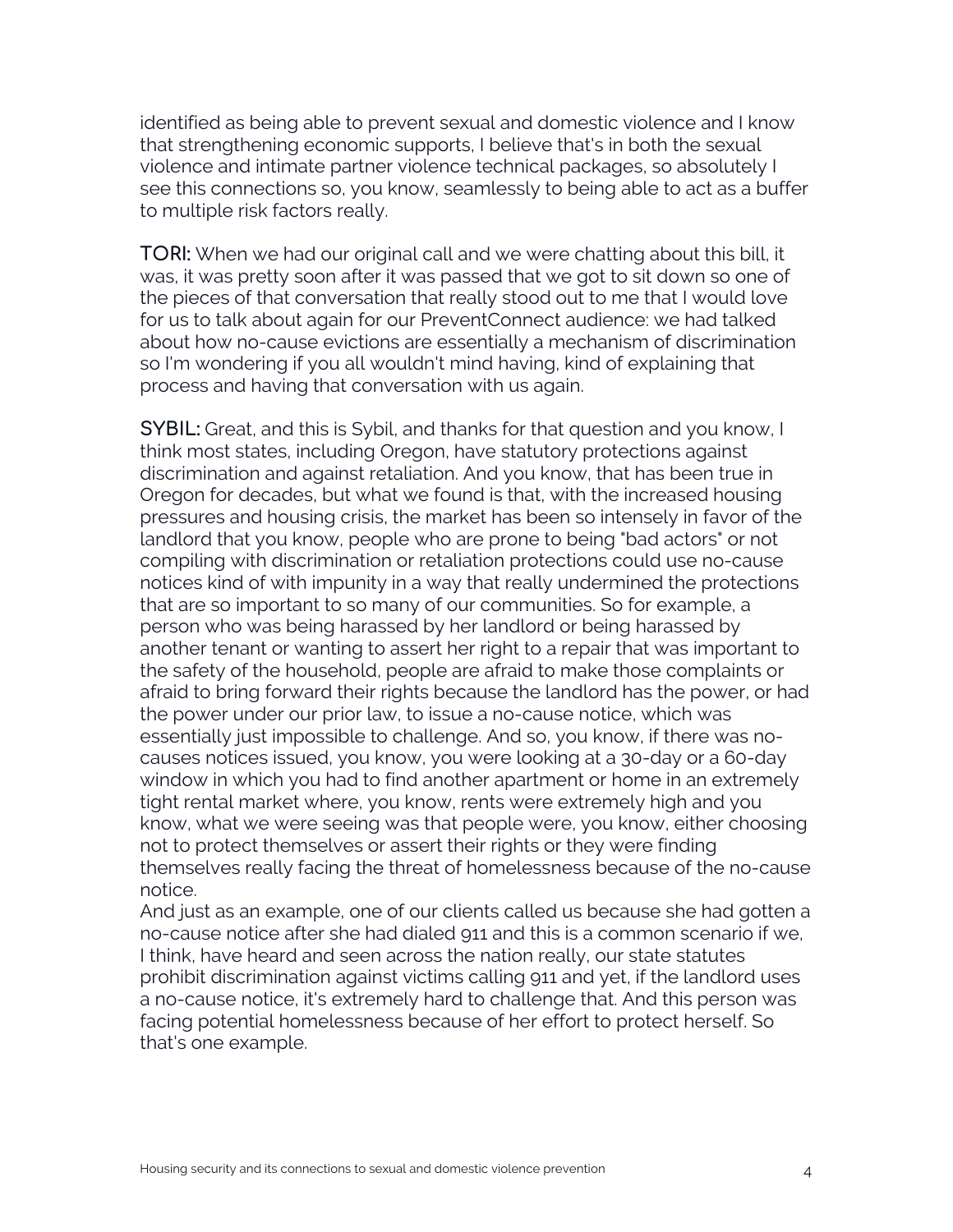**ASHLEIGH:** That puts people in such a difficult position. You know, to have to choose between the possibility of facing homelessness, or staying in an unsafe environment whether it's not safe because of you know, violence that's happening, or just because of like physical, you know, issues in, in the, the residence *(cross talk)*. Right, exactly.

**TORI:** And then not being able to assert your rights as a tenant, too. I am so grateful that this bill passed. And that will have such a positive impact across Oregon.

## **Bringing sexual and domestic violence prevention to the housing conversation, 16:05**

**TORI:** I think what's really interesting to think about with this it, you know, we're talking about housing, we're talking about sexual and intimate partner violence prevention and response, and I feel like that connection maybe isn't always super clear for folks because we are so used to, speaking from being in a sexual and intimate violence prevention practitioner role, we're so used to working in silos and having very little opportunity in the past to collaborate and form partnerships with other key sectors like housing like you all have been able to do. So I'm wondering if you all can describe how you were able to collaborate and to bring a sexual and domestic violence prevention and response lens to this process and to this rent stabilization bill.

**SYBIL:** As you all know, I'm not a prevention expert and so I'm still learning this piece and really just has been so, this is Sybil, so grateful to the Sexual Assault Task Force and to Michele for kind of helping to give us some of the words that we needed to describe the prevention impact. You know, I really, I feel like, at legal aid, we were able to kind of sense that there was something out there and Michele and the Sexual Assault Task Force, I think, really helped us begin to learn how to talk about the prevention aspects.

**MICHELE:** Yes, I'm happy to, Sybil, and I appreciate that introduction because I'll admit, I'm not sure that we actually considered what we were doing was bringing a prevention and response lens to the process of this bill, but it does, it makes sense when we think about it. And when we think about response and prevention as opposite sides of the same coin, and it also makes sense when you consider the role of oppression and inequity in which violence is rooted in. So kind of going back to some of the previous comments that Sybil made, and thinking about displacement and housing instability and those folks who are disproportionately impacted in those situations being so connected to folks who are disproportionately impacted by violence. And so when we look at those root causes of those housing instability and displacement and the root causes of domestic and sexual violence, they're very much connected and so while I don't think we actively considered that we were bringing that lens to this work, I think it's just so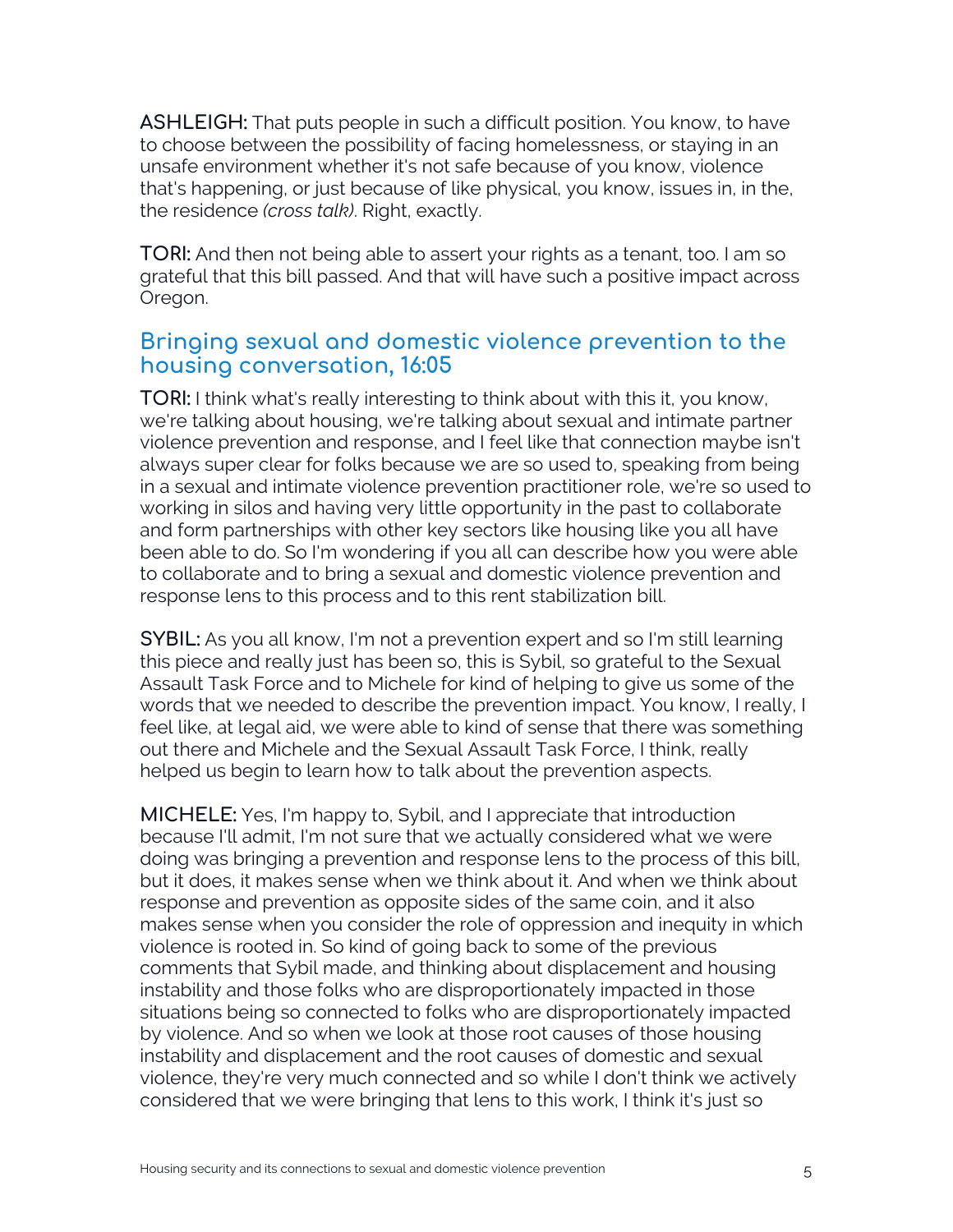inherent in not only the mission of the organizations and the partners--many partners who came together, it's much broader than the Task Force and the Law Center, of course--but that the mission and kind of underlying drives recognizing those very root forms of violence and root causes of inequity in our communities. And so with this Alliance, we were able to identify that together, certainly we're stronger in this effort and that in and of itself, this kind of positive relationships, as we know, is a protective factor against violence. And so I appreciate that even without having those conversations and thinking, more actively thinking about how response and prevention blends together contributed to this effort, we kind of naturally did that, it's just the way of that, that was the foundation of where we came from and the ultimate goal of passing this bill.

**SYBIL:** I so echo those comments and I feel like really kind of everything I do is sort of, I don't know I'm doing it before it happens, so it's nice hearing you describe it that way. But I think, I was just thinking as you were talking, Michele, about a particular case that legal aid saw. And this particular nocause notice, it actually wasn't discriminatory, it was the closure of an entire building, so everyone got a no-cause notice, and that's another aspect of this dynamic is that you have mass eviction, and this was in Grants Pass, Oregon, so it was a small town and I think there were 60 units, I could be wrong about that number, but it was a large number of units, and everybody got an eviction. So all families coming out into the tight rental market at the exact same time and one of our clients, and she testified in the hearings, this is a public story, that she had a teenage daughter who was in her last year of high school, the notice came in the spring, and they had to be out, I think it was in March, and they couldn't find a place. They spent all of their savings on 2 weeks in a motel and then moved into the car because they didn't have anywhere else to go and, you know, as a result of all of this, her teenage daughter missed a lot of school, you know, due to the stress, due to the constantly not knowing where you were going to spend the night. And you know, all of the other challenges that came up, and she was no longer on track for graduating on time. And so, you know, just think about a young girl at that time in her life is already vulnerable to many of the dynamics of violence or dating violence or assault and those additional challenges and just the trajectory that that eviction notice caused for that whole family struck me as something that, if there's any way that we can prevent that and all of the attendent damage, that's a huge policy priority for us. And I was also just going to say, I don't know if you heard of the book *Evicted* by Matthew Desmond and does just a really great job of, I think,

illustrating some of the extreme challenges that low and moderate income people have dealing with the rental and housing crisis, but Desmond, to Michele your point of disproportionality, Desmond has a great quote which is that "if incarceration has come to define the lives of men from impoverished Black neighborhoods, eviction is shaping the lives of women" and he goes on